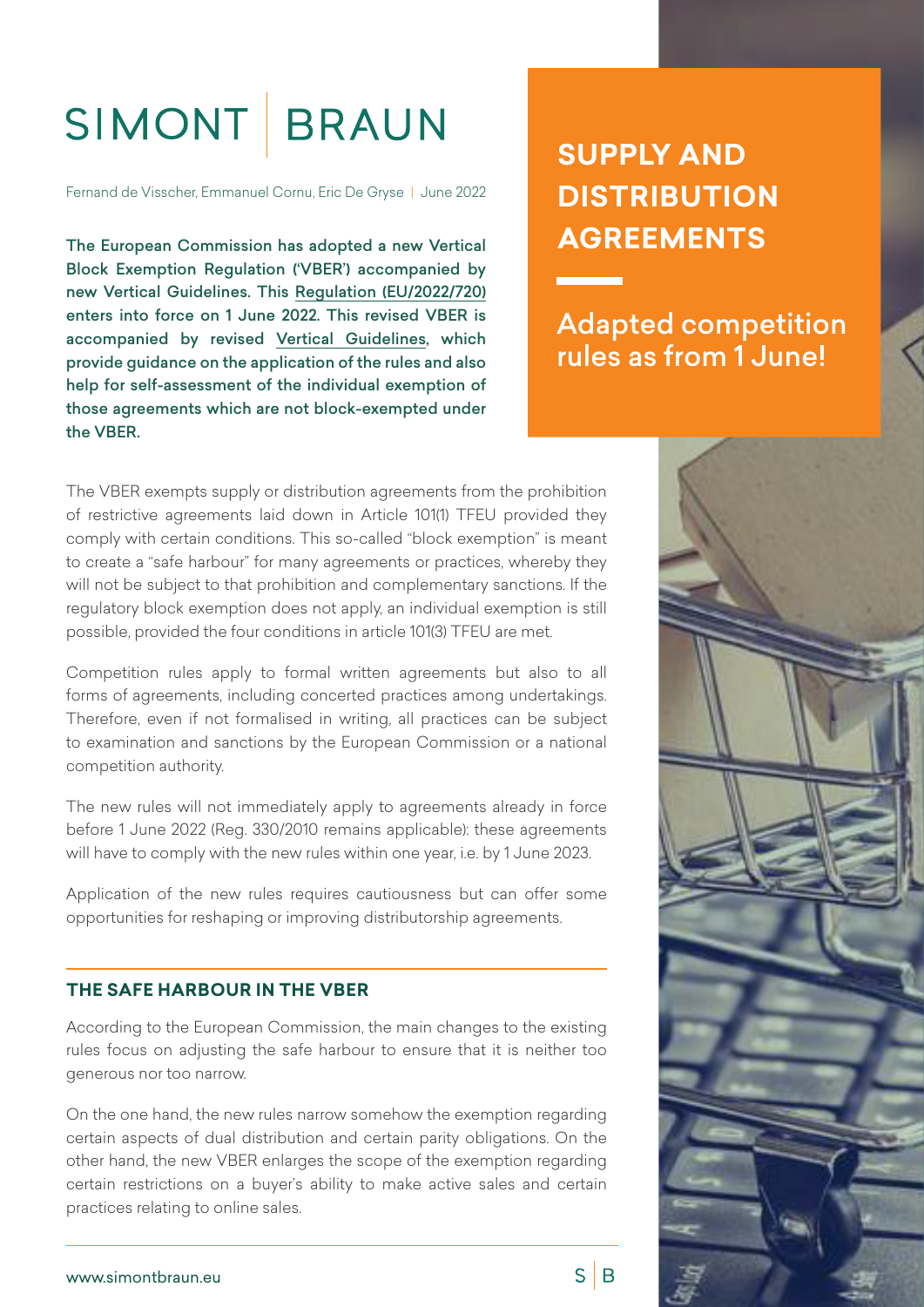$2<sup>1</sup>$ 

New practices in the online economy are taken into account, in particular to assess online restrictions and vertical agreements in the platform economy. The Vertical Guidelines provide guidance on particular topics such as selective and exclusive distribution, and agency agreements.

#### **MAIN NOVELTIES IN THE VBER**

- **Dual distribution** is when a supplier sells its goods or services through independent distributors but also directly to end customers in direct competition with its independent distributors. Under the new VBER, an exemption is now possible for wholesalers and importers subject to conditions related to the parties and the information exchanged (see Art. 2(4) to 2(6) of the new VBER).
- **Parity obligations** ("Most Favoured Nation clauses" or "MFNs"): retail parity clauses imposed by platforms on the conditions offered on other platforms are no longer block exempted (excluded restrictions: see Article 5(d)). As a consequence, this type of parity obligation must be assessed individually under Article 101(3) TFUE. Other types of parity obligation will continue to benefit from the safe harbour created by the VBER, provided the general conditions for the application of the VBER are met. However, this topic remains delicate, and an individual withdrawal from the block exemption is possible in some hypotheses.
- The new VBER also deals with **active sales restrictions** (limitations of the buyer's ability to approach individual customers actively). Article 4(b) to (d) includes changes or clarification to the rules on active sales restrictions. For example, selective distribution systems are granted enhanced protection.
- For online sales, the changes relate to **dual pricing** and **the equivalence principle**. Suppliers may now set different wholesale prices for online and offline sales by the same distributor, subject to certain safeguards. In a selective distribution system, the criteria for online sales no longer have to be overall equivalent to the criteria imposed on brick-and-mortar shops because the two channels are inherently different in nature. However, the criteria should not aim at preventing the effective use of the Internet by the distributor or its customers to sell the goods or services.
- **Online sales restrictions**: restrictions on online sales are hardcore in principle (no exemption at all) when they have the object of preventing distributors or their customers from effectively using the Internet to sell the goods or services (this also relates to the use of one or more entire online advertising channels such as search engines or price comparison services). Further guidance is provided, e.g. about translating a website into a language not commonly used in the distributor's territory (a form of active selling out of that territory), about restrictions linked to the content of online advertising or certain quality standards, and about restrictions of the use of online platforms and price comparison services.



 $S \mid B$